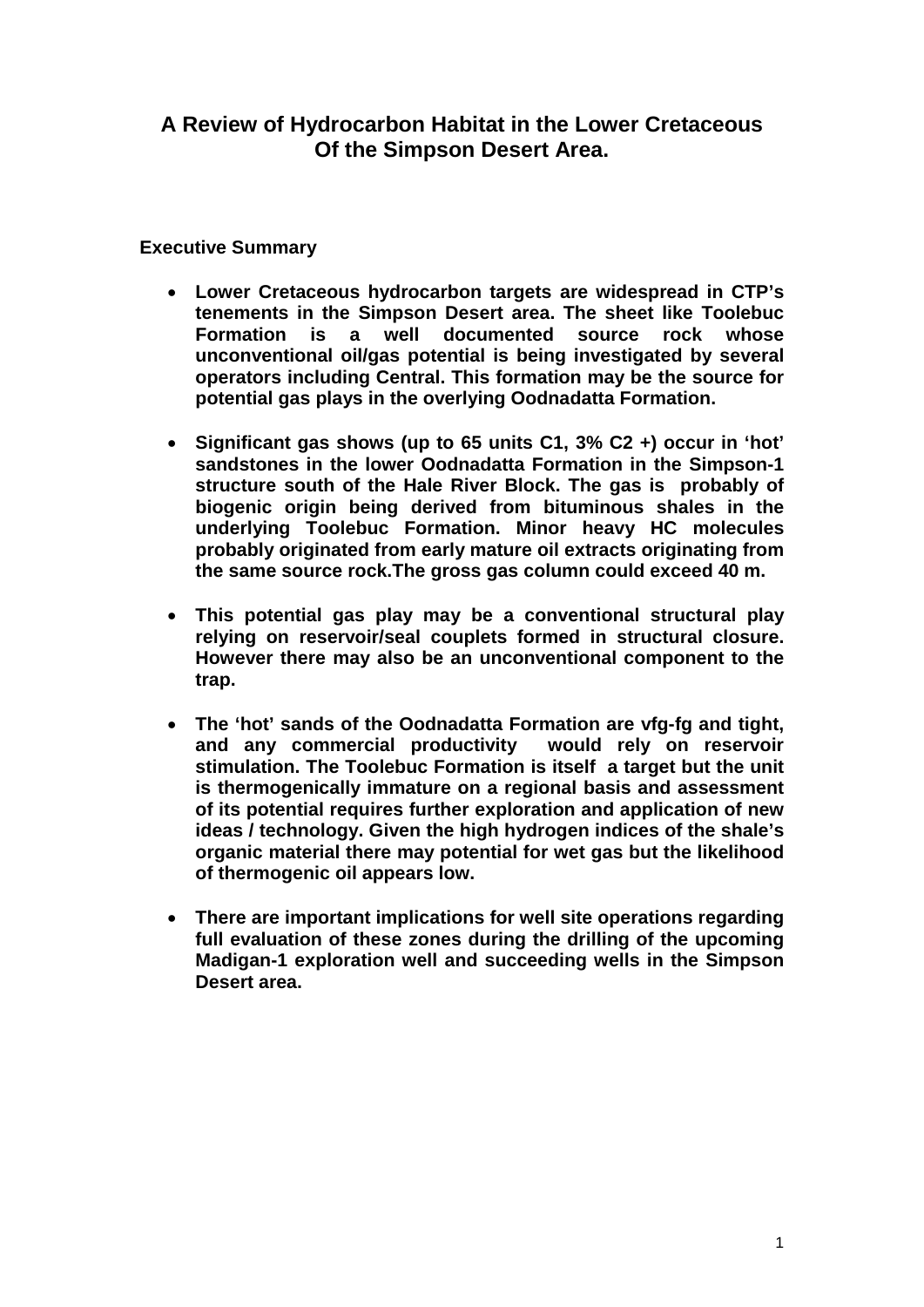#### **Introduction**

Two potential early Cretaceous source /reservoir rocks. are of interest in the Simpson Desert area, namely the Toolebuc Formation and the overlying basal Oodnadatta Formation. The former is widely discussed in the literature and to the east, in the area of the Galilee Basin, greenfields explorer Exoma Energy has mounted a regional exploration program to establish it's potential. There is much anecdotal evidence of oil and gas shows in the Toolebuc in this area but the thermal maturity is generally low and hence the resource type remains uncertain. In the Julia Creek area the sequence is considered an oil shale while Boreham and Powell (1987) indicated that in a general sense the unit should be regarded as an immature petroleum source rock.

The early Cretaceous Toolebuc Formation was deposited in a late Albian transgressive epicontinental sea. The sequence is sheet-like and very extensive, varying in thickness from 10-50 m in the study area south of the Arunta Block in central Australia. The unit occurs in the middle part of a Cretaceous succession up to 2000 m thick consisting of deltaic, marine and lacustrine mudstone, siltstone, sandstone, coquinite, limestone and minor coal. Measured high organic contents and numerous intersected oil and gas shows in stratigraphic and exploration wells in the south – central Eromanga Basin led to a number of published papers in the 1980's (Ozmic, 1986; Sherwood and Cook, 1986; Boreham and Powell,1987; Saxby,1986). Intermittent studies have been undertaken since then but the sequence has really come under increased scrutiny with the advent of unconventional gas/oil plays emerging in central Australian basins.

More recently Exoma Energy, who are exploring the Galilee Basin to the east, have two dedicated wells cored through the Toolebuc: 1) Bessies -1 recovered live liquid hydrocarbons on the core barrel and tests on recovered samples are progressing, 2) Euston-1: displayed evidence of gas release and gas desorption studies are continuing. The shaly Toolebuc sequence in this area is up to 40 m thick (averages 20 m in thickness) with mean TOC's of 9% ranging up to 20%. The unit comprises mainly carbonaceous shale becoming more limey to the west with occasional coquinite. Exoma are currently carrying out laboratory studies, including gas desorption work, prior to further drilling which may include lateral drill holes and staged fracture stimulation.

In CTP' s areas in the Simpson Desert area, the Toolebuc Fm is an enigmatic source rock; it is a rich oil/gas source rock which sometimes gives up minor gas shows (sometimes with a minor component of heavy hydrocarbon molecules) on drill penetration. It is not known to be thermally mature for oil/gas generation anywhere in CTP's areas and hence the gas shows are believed to be biogenic in origin. There are no known analogous source rock formations in North American basins so comparative studies are lacking.

A more leading edge scenario invokes the ideas of Dr. F. Mango (a former Stanford University professor) who proposes two paths to the formation of natural gas:

- 1) A traditional, thermogenic path operating almost exclusively at high temperatures.
- 2) A low temperature catalytic path (metathesis). The proposed catalysts in this process are low valent transition metals. This process redefines the time-temperature dimensions of gas habitats opening the possibility of gas generation at very low subsurface temperatures. This remains a highly speculative model for Toolebuc gas but it may be significant that Boreham and Powell (1987) report high vanadyl group metals in several samples of Toolebuc Formation.

Further study is needed to rationalise the origin of the Toolebuc Fm wet gas and oil shows in the area of the Galilee Basin. It may be the methane component is of biogenic origin while the heavy molecules result from early – mature oil extracts residing in the rock and released during the drilling process. It is noteworthy that thermally immature Perimian coals in CBM 93- 001 give gas shows with a similar heavy molecule content to the Toolebuc shows – no thermogenic hydrocarbons are present in either case. The methane component of the shows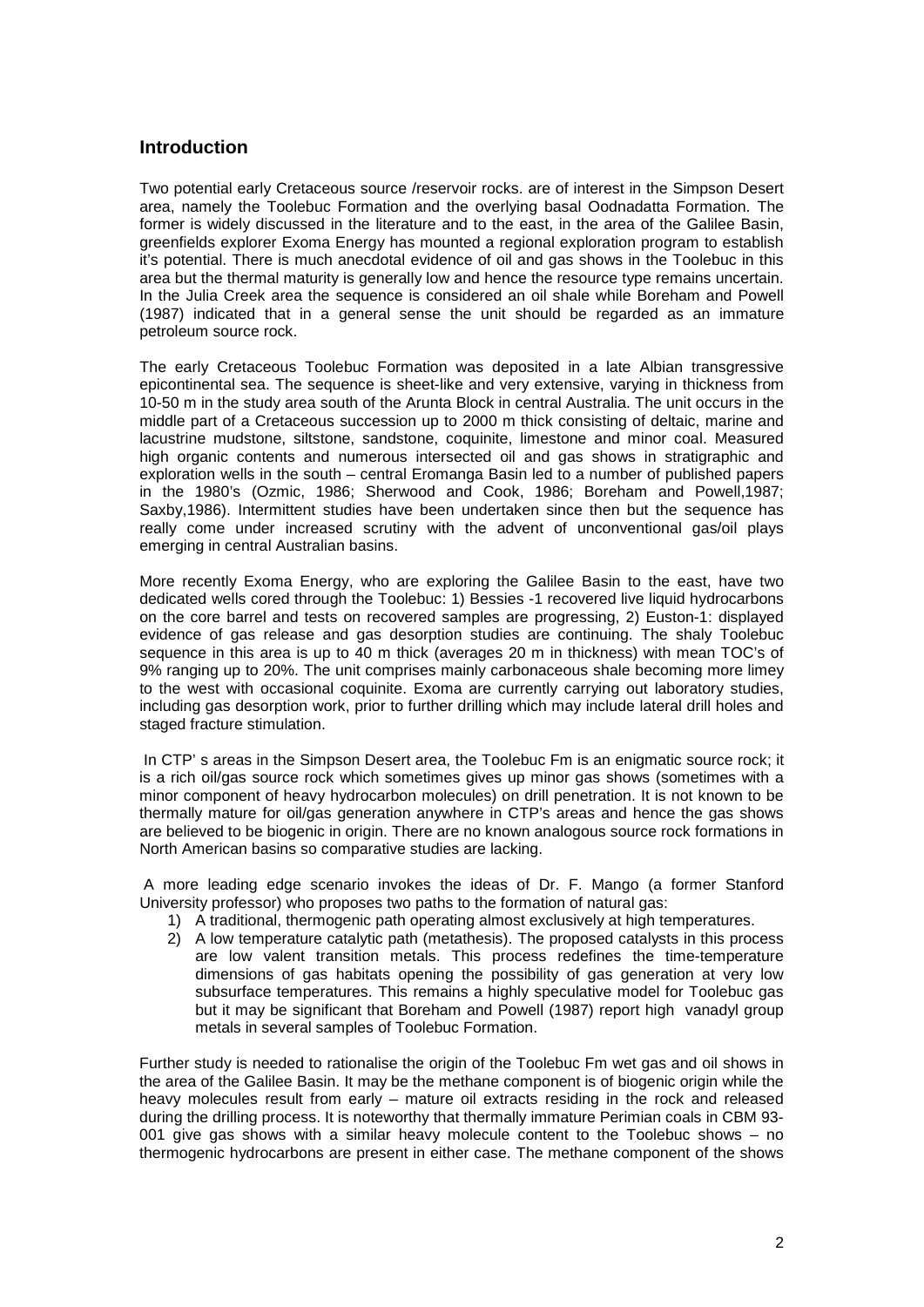in the Permian coals is largely derived from the inertinite /vitrinite component of the coal while the liptinite/exinite component provides the heavier HC molecules.

There follows a review of the Toolebuc Fm in and around CTP's tenements in the Simpson Desert area with a drill hole summary occurring in Table-1.

| Well         | <b>Base</b><br><b>Toolebuc</b>              | Top<br><b>Toolebuc</b>                            | Isopach         | Lithology                                                 | <b>HC Shows</b>                                                |
|--------------|---------------------------------------------|---------------------------------------------------|-----------------|-----------------------------------------------------------|----------------------------------------------------------------|
| Simpson-1    | 775<br>Sandstone in                         | 735<br>L.Oodnadatta<br>FM. Toolebuc<br>on seismic | 40              | fg-vfg<br>lithic<br>ss, ? grey sh.<br><b>HS ABSENT</b>    | 65 units C1<br>$0.5$ units $C5+$<br>in ss. Gas<br>97:1:1:1     |
| Simpson-1    | 901                                         | 906                                               | Shale           | <b>HS ABSENT</b>                                          | No gas show                                                    |
|              | Toolebuc on                                 | seismic                                           | <b>High Res</b> |                                                           |                                                                |
|              |                                             |                                                   |                 |                                                           |                                                                |
| Blamore-1    | Undiff.                                     | Present on                                        | seismic         | <b>HS ABSENT</b>                                          | No gas show                                                    |
| Hale River-1 | 641.9                                       | 677.8                                             | 35.9            | Sh, md-dk gry<br><b>HS</b><br>2m<br>at<br>base            | None noted<br>in WCR<br>No gas log.                            |
|              |                                             |                                                   |                 | Lsst,<br>Inoceramus                                       |                                                                |
| Colson-1     | 1082                                        | 1111                                              | 29              | Dk gy-black<br>sh, limey stks<br><b>HS</b> present        | 5m HS but<br>No<br>gas<br>shows rec.                           |
|              |                                             |                                                   |                 |                                                           |                                                                |
| McDills-1    | Undiff.                                     |                                                   |                 |                                                           |                                                                |
| Etingimbra-1 | ? 130                                       | 158                                               | 28              | $HS$ 3<br>m at<br>base                                    | 3 m HS but ?<br>No shows                                       |
| CBM 93-001   | Toolebuc log<br>signature is<br>missing~340 | $-360$                                            | 20              | <b>HS ABSENT</b><br>seismic<br><b>But</b><br>Sig. present | 2 units of gas<br>with<br>trace<br>heavies<br>in.<br>Toolebuc. |
|              |                                             |                                                   |                 |                                                           |                                                                |
| CBM 93-002   | Undiff.                                     | ? eroded                                          |                 | <b>HS</b> Undiff                                          | No gas show                                                    |
| CBM 93-003   | 245                                         | 262                                               | 17              | HS 4 m thick                                              | Wk gas show<br>8/2 units                                       |
| CBM 93-004   | 244                                         | 262                                               | 18              | HS 1 m thick                                              | Wk gas show<br>12/2 units No<br>heavies.                       |
|              |                                             |                                                   |                 |                                                           |                                                                |
| CBM107-001   | 248                                         | 262                                               | 14              | HS 3 m thick                                              | No gas show                                                    |
| CBM107-002   | Eroded or<br>facies<br>change               |                                                   |                 | HS Undiff.                                                | No gas show                                                    |
|              |                                             |                                                   |                 |                                                           |                                                                |
| Thomas-1     | 1107                                        | 1159                                              | 52              | Dominantly<br>Organic<br>shale inc HS                     | No gas show                                                    |

#### Table-1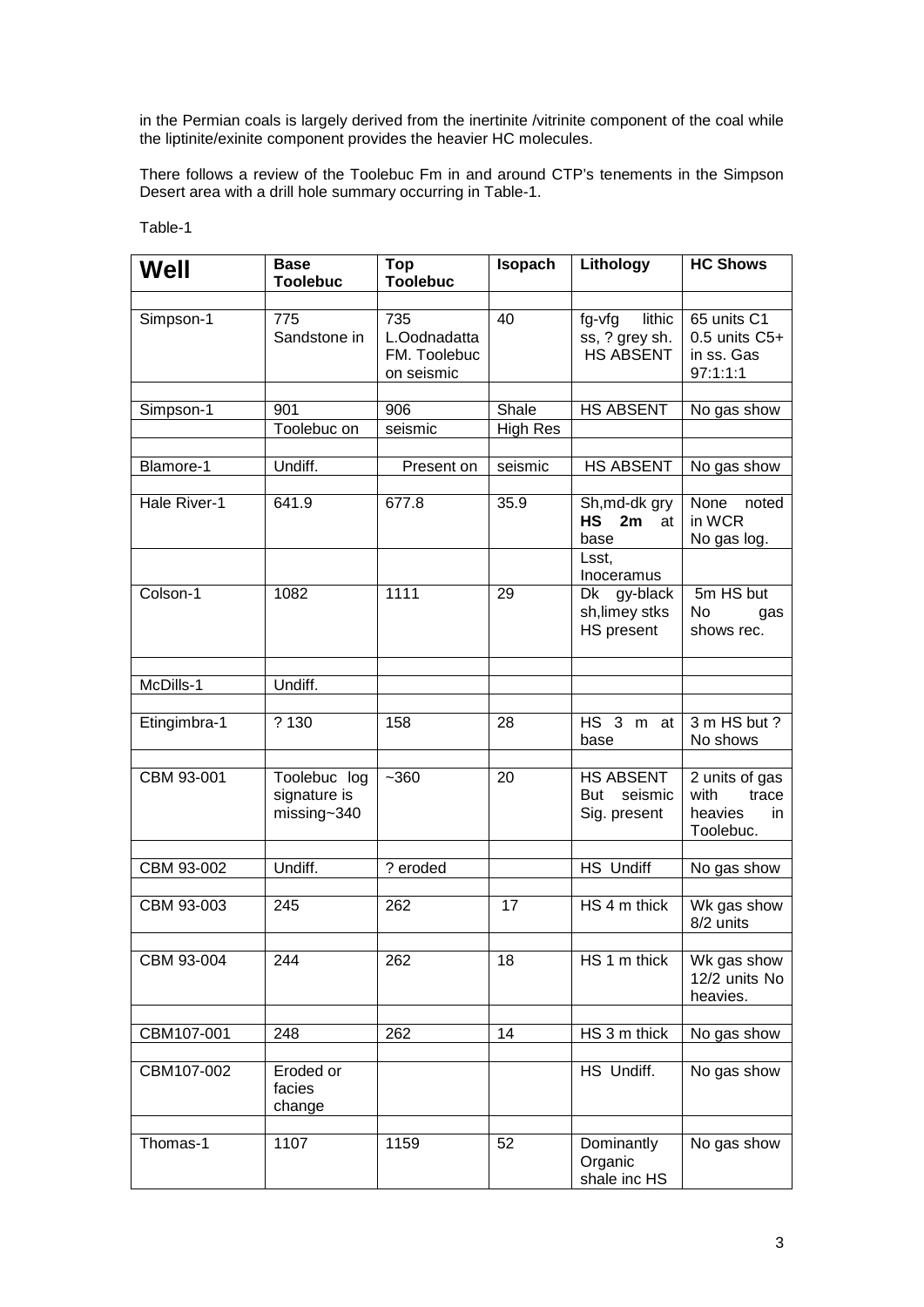|                       |         |        |      | Sh, Isst, coal                         |                                                   |
|-----------------------|---------|--------|------|----------------------------------------|---------------------------------------------------|
|                       |         |        |      |                                        |                                                   |
| Mokari-1              | 876.2   | 911.5  | 35.3 | $\tilde{?}$                            | 2<br><b>No</b><br>Gas<br>Show                     |
|                       |         |        |      |                                        |                                                   |
| Mount<br>Hammersley 1 | Undiff. |        |      | ?eroded                                | No gas show                                       |
|                       |         |        |      |                                        |                                                   |
| Dalmatia-1            | Undiff. |        |      | ?eroded                                | No gas show                                       |
|                       |         |        |      |                                        |                                                   |
| Glen Joyce-1          | 998     | 1021   | 23   | Silt, one lsst,                        | No gas show                                       |
|                       |         |        |      | Tr vfg ss                              |                                                   |
|                       |         |        |      |                                        |                                                   |
| Killumni-1            | 1142.6  | 1173   | 30.4 | V.carb<br>silt.<br>vfg ss              | No gas show                                       |
|                       |         |        |      |                                        |                                                   |
| Witcherie-1           | 120.6   | ~140   |      | <b>Blk</b><br>organic<br>sh, tr siltst | No gas show                                       |
|                       |         |        |      |                                        |                                                   |
| Beachcomber 1         | 871     | 942    | 71   | Claystone                              | 1 unit C1                                         |
|                       |         |        |      |                                        |                                                   |
| Poolowanna-1          | 1280    | 1317.8 | 37.8 | Dk<br>gy<br>carb.silt                  | No gas show                                       |
|                       |         |        |      | Lsst, vfg ss                           |                                                   |
|                       |         |        |      |                                        |                                                   |
| Poolowanna-2          | 1278    | 1322.7 | 43.9 | Dk<br>gy<br>carb.silt                  | $\boldsymbol{\gamma}$<br><b>No</b><br>gas<br>show |
|                       |         |        |      |                                        |                                                   |
| Poeppels Cr-1         | 1119.1  | 1185   | 65   | Dk Gy $2 x$<br>HS carb.sh              | No Gas show                                       |

An important conundrum relevant to exploration of the Toolebuc Fm throughout the Eromanga Basin as a whole is that despite the presence of numerous oil and gas shows there is a general absence of thermal maturity on a regional basis. It should be noted that in the Simpson Desert area high mud weights applied during early exploration drilling may have inhibited gas shows to some extent thus accounting for their general sparcity. The Toolebuc Fm has not recorded any flows to surface although a slightly older-sheet like sandstone, the Coorikiana Sandstone, recorded a small gas flow from a well in SA .

### **Gas Shows in the Toolebuc Formation in the Simpson Desert Area**

- 1) Well CBM 93-004 : A thin Toolebuc unit gave a 12 unit gas show which was all C1. Background gas was all C1 (2 units). The absence of heavy HC molecules would suggest only gas prone source material is present – the methane may be of biogenic origin.
- 2) Well CBM 93-003 : a thin Toolebuc Formation unit gave a 8 unit gas show which was mainly C1 but included 10 ppm heavier molecules. The gas stayed in the system into the top Algebuckina Sandstone where the background gas was <1 unit.

Note that no other gas shows have been recorded but this may in fact result from 1) no gas detector being run through this section which is unlikely 2) Overbalanced mud systems suppressing gas shows, which is more likely. Oil and gas shows appear to be far more intense to the northeast in the area of the Galilee Basin.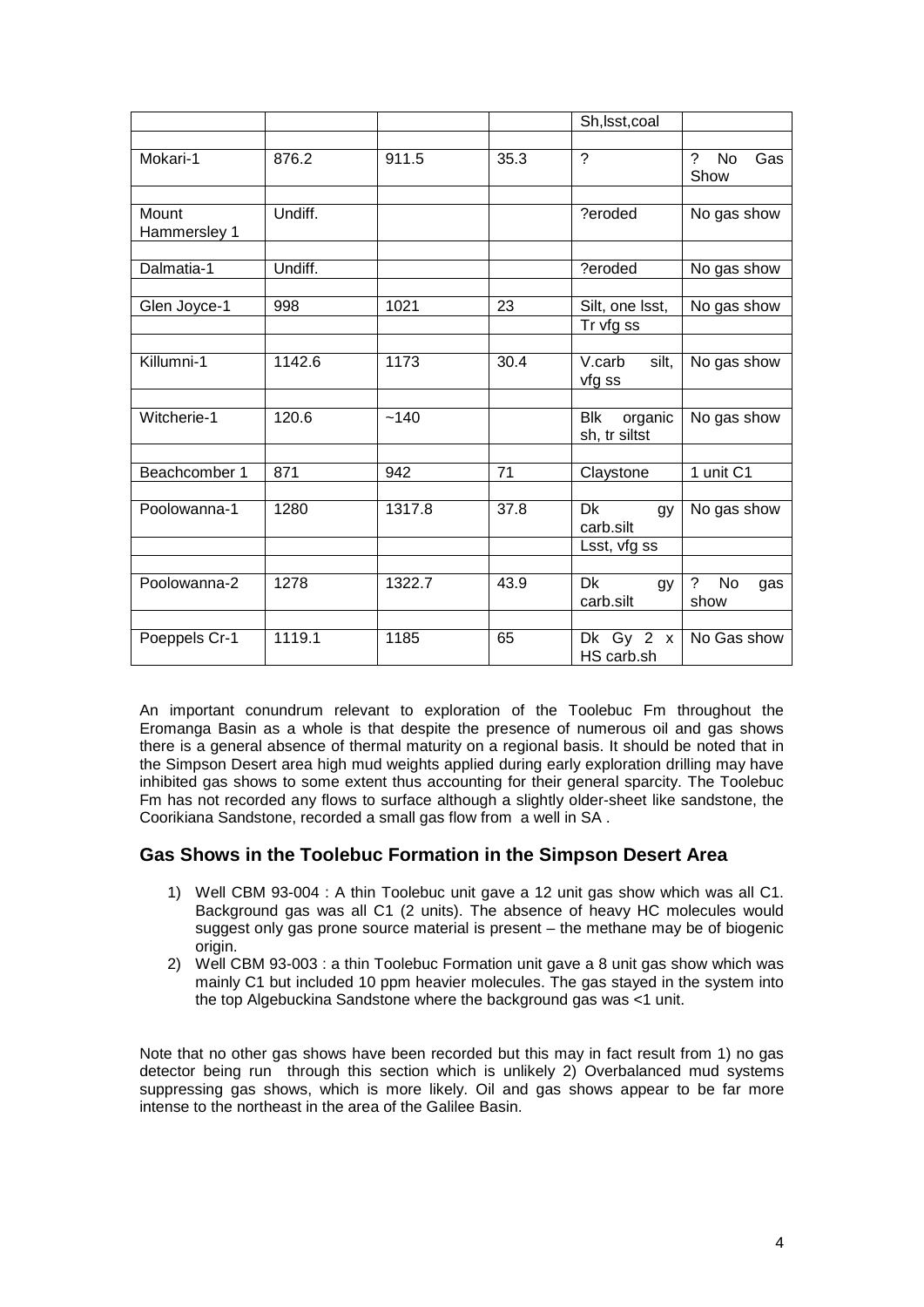### **Hydrocarbon Potential of the Lower Oodnadatta Formation Sandstones**

The Bessies-1 well drilled in the Galilee Basin by Exoma intersected 40 m of primary Toolebuc shale with gas shows as well as recovering a small quantity of free liquid hydrocarbons. In this well gas shows were also recorded in the overlying shale/silt sequence which may be equivalent to the lower Oodnadatta Formation. A review of the lower Oodnadatta Fm in the Simpson Desert area occurs below, the most important show occurring in Simpson-1.

| Well          | <b>Base</b><br>Oodnadatta            | <b>Top</b><br>Oodnadatta | Isopach             | lithology                          | <b>HC Shows</b>                                     |
|---------------|--------------------------------------|--------------------------|---------------------|------------------------------------|-----------------------------------------------------|
|               |                                      |                          |                     |                                    |                                                     |
| Simpson-1     | 775                                  | 735                      | 40                  | fg-vfg<br>lithic<br>ss, gy sh,gl   | 65 units C1<br>3% heavies                           |
|               | Interbedded                          | Ood clayst               | Are<br>carbonaceous | Gas<br>97:1:1:1:                   | Several gas<br>peaks in ss                          |
| Blamore-1     | basal<br>No<br>Ood ss                | <b>NA</b>                | <b>NA</b>           | <b>NA</b>                          | No<br>gas<br>shows                                  |
| Hale River-1  | No basal<br>Ood sands                | <b>NA</b>                | <b>NA</b>           | <b>NA</b>                          | No<br>gas<br>shows                                  |
| Colson-1      | Oods sands<br>present                | 635                      | 775                 | lithic<br>vfg-fg<br>,gl ss         | No<br>gas<br>shows                                  |
| Thomas-1      | 804<br>Minor ss                      | 1107                     | <b>NA</b>           | Vfg tight ss                       | No<br>gas<br>shows                                  |
| Mc Dills-1    | Eroded                               |                          |                     |                                    |                                                     |
| Etingimbra-1  | Eroded                               |                          |                     |                                    |                                                     |
| Poeppels Cr-1 | 815.9                                | 1119.1                   | 303.2               | Tr vfg ss                          | Trace gas                                           |
| CBM93-001     | <b>No</b><br>SS<br>noted.            |                          | Show in the         | Toolebuc but                       | 2 units C1<br>(Toolebuc)                            |
|               |                                      |                          | No significant      | ss noted                           | 10 ppm C5                                           |
| Beachcomber   | 610                                  | 871                      | 261                 | Silt<br>claystone,ss               | No gas show                                         |
|               |                                      |                          |                     |                                    |                                                     |
| CBM93-002     | ? eroded                             |                          |                     |                                    | <b>No</b><br>Gas<br>Shows                           |
| CBM93-003     | Thin sands<br>in Lower<br>Oodnadatta |                          |                     |                                    | No<br>gas<br>shows. Bg=2<br>units,<br>no<br>heavies |
| CBM93-004     | No ss noted                          | Probably<br>eroded       |                     |                                    | No gas show                                         |
| Macumba-1     | 695.8                                | 1149.9                   | 454.1               | Vfg-fg., tight<br>Int.clayst, silt | No gas show                                         |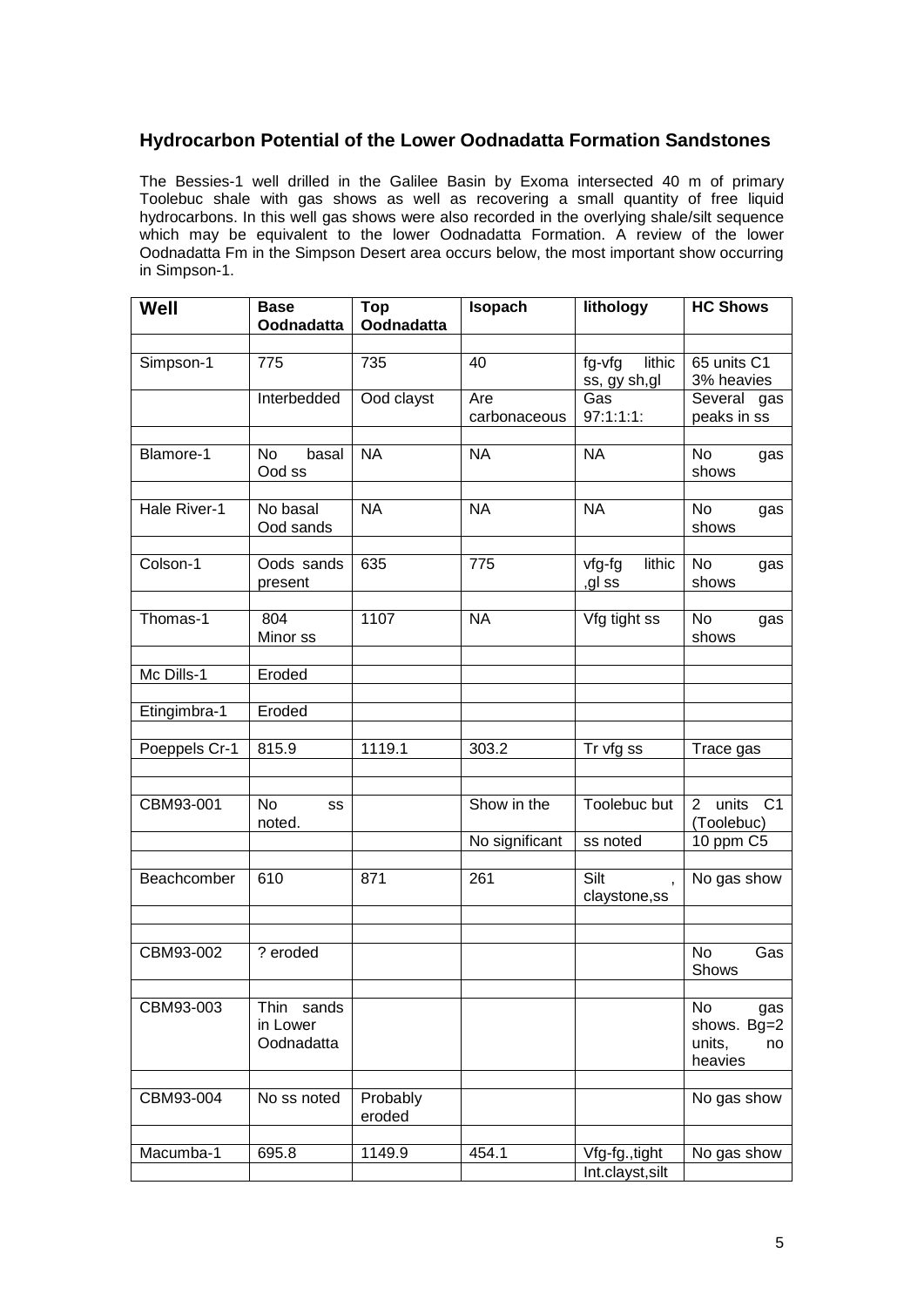| Poolowanna-1 | 882.6  | 1280   | 397.4 | Vfg-fg,tight    | No gas show |
|--------------|--------|--------|-------|-----------------|-------------|
|              |        |        |       | Int.clst,silt   |             |
|              |        |        |       |                 |             |
| Purni-1      | 475    | 783.2  | 308.2 | Minor ss a/a    | No gas show |
|              |        |        |       |                 |             |
| Witcherie-1  | 15.2   | 120.6  | 105.4 | Silty           | No gas show |
|              |        |        |       | ss, clayst      |             |
|              |        |        |       |                 |             |
| Mt           | eroded |        |       |                 |             |
| Hammersley-1 |        |        |       |                 |             |
|              |        |        |       |                 |             |
| Dalmatia-1   | eroded |        |       |                 |             |
|              |        |        |       |                 |             |
| Glen Joyce-1 | 871    | 998    | 127   | Allaru,ss<br>at | No gas show |
|              |        |        |       | top, tight      |             |
|              |        |        |       |                 |             |
| Kilumni-1    | 820.5  | 1142.6 | 322.1 | a/a             | No gas show |
|              |        |        |       |                 |             |

# **Interpretation of Gas Shows in the Oodnadatta Formation, Toolebuc Fm, Simpson Desert area.**

It has been proposed herein that the wet gas shows in the Toolebuc Formation in the Galilee area are self sourcing – ie the methane component is locally sourced and of biogenic origin while the heavier hydrocarbon molecules come from early-mature oil extracts residing in the source rock and released during the drilling process. In the same way thermally immature coals give up wet gas shows (when liptinite and vitrinite macerals are present) eg CBM 93- 001.

In the Simpson Desert area gas shows in the Toolebuc are fairly sparse compared with the Galilee area but this could in part result from the use of over-balanced mud systems during drilling. However, at this stage it appears this unit may not be as organically rich (or as thick) as that seen to the east in the Galilee area although no core or cuttings have been analysed. The gas shows in the Lower Oodnadatta Formation in Simpson-1 are of major interest as they occur in high GR, v.f.g to f.g. glauconitic 'hot' sandstones containing gas peaks of up to 65 units (C1 97:1:1:1). The sandstones occur over a gross interval of about 40 m. Given the complete absence of gas shows at this level anywhere else in the study area, the following tentative conclusions are drawn:

- The sandstones are gas charged but this cannot be definitely confirmed as there was no testing or coring undertaken and the only Elog coverage was through casing; this precludes accurate definition of hydrocarbon saturation and porosity.
- The gas play may be structural formed in a 4 way dip closure at this level; such closures are mapped at deeper horizons.
- The most likely source of gas are the Toolebuc organic rich shales the gas in this case must be biogenic while the small percentage of heavy HC molecules are probably derived from very early mature oil extracts associated with the Toolebuc shales. There is a much smaller chance that these are Devonian sourced hydrocarbons migrating up a ?fault plane but given the absence of shows lower in the section this seems unlikely.
- At least three sand:shale interfaces occur in a gross column of about 40 m.